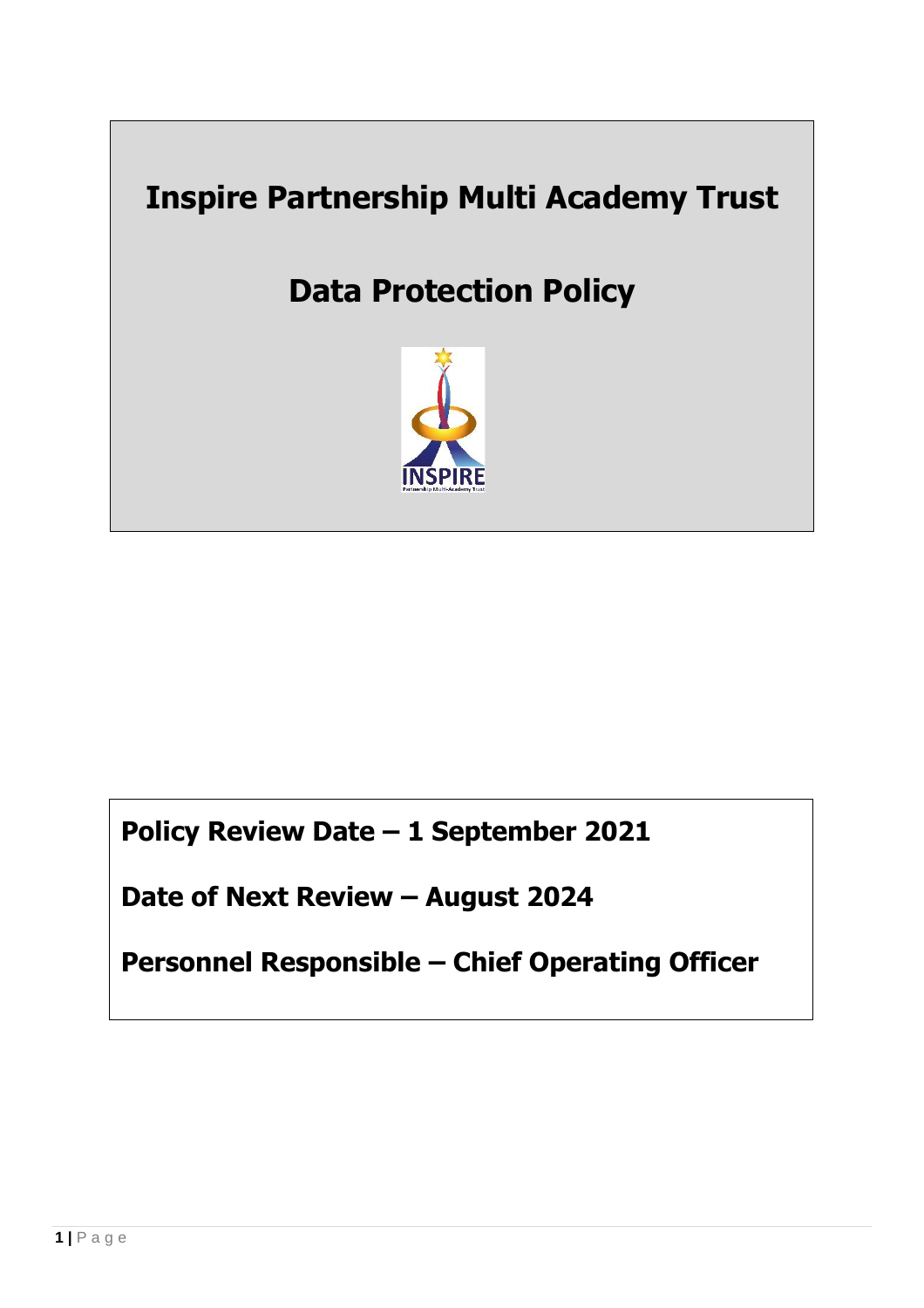# **1. Aims**

Inspire Partnership Multi Academy Trust (IPMAT) and all of its schools aims to ensure that all personal data collected about staff, pupils, parents, governors, visitors and other individuals is collected, stored and processed in accordance with the [General Data Protection Regulation \(GDPR\)](http://data.consilium.europa.eu/doc/document/ST-5419-2016-INIT/en/pdf) and the expected provisions of the Data Protection Act 2018 (DPA 2018) as set out in the [Data Protection Bill.](https://publications.parliament.uk/pa/bills/cbill/2017-2019/0153/18153.pdf)

This policy applies to all personal data, regardless of whether it is in paper or electronic format.

# **2. Legislation and guidance**

This policy meets the requirements of the GDPR and the expected provisions of the DPA 2018. It is based on guidance published by the Information Commissioner's Office (ICO) on the [GDPR](https://ico.org.uk/for-organisations/guide-to-the-general-data-protection-regulation-gdpr/) and the ICO's [code of practice for subject access requests.](https://ico.org.uk/media/for-organisations/documents/2014223/subject-access-code-of-practice.pdf) It meets the requirements of the Protection of [Freedoms Act 2012](https://www.legislation.gov.uk/ukpga/2012/9/part/1/chapter/2) when referring to our use of biometric data. It also reflects the ICO's [code of](https://ico.org.uk/media/for-organisations/documents/1542/cctv-code-of-practice.pdf)  [practice](https://ico.org.uk/media/for-organisations/documents/1542/cctv-code-of-practice.pdf) for the use of surveillance cameras and personal information. In addition, this policy complies with our funding agreement and articles of association.

# **3. Definitions**

| <b>Term</b>                         | <b>Definition</b>                                                                                                                                                                                                                                                                                                                              |
|-------------------------------------|------------------------------------------------------------------------------------------------------------------------------------------------------------------------------------------------------------------------------------------------------------------------------------------------------------------------------------------------|
| <b>Personal data</b>                | Any information relating to an identified, or identifiable,<br>individual.                                                                                                                                                                                                                                                                     |
|                                     | This may include the individual's:                                                                                                                                                                                                                                                                                                             |
|                                     | Name (including initials)<br>$\bullet$<br>Identification number<br>$\bullet$<br>Location data<br>$\bullet$<br>Online identifier, such as a username<br>$\bullet$                                                                                                                                                                               |
|                                     | It may also include factors specific to the individual's<br>physical, physiological, genetic, mental, economic,<br>cultural or social identity.                                                                                                                                                                                                |
| Special categories of personal data | Personal data which is more sensitive and so needs<br>more protection, including information about an<br>individual's:                                                                                                                                                                                                                         |
|                                     | Racial or ethnic origin<br>$\bullet$<br>Political opinions<br>$\bullet$<br>Religious or philosophical beliefs<br>$\bullet$<br>Trade union membership<br>Genetics<br>Biometrics (such as fingerprints, retina and iris<br>patterns), where used for identification<br>purposes<br>Health - physical or mental<br>Sex life or sexual orientation |
| <b>Processing</b>                   | Anything done to personal data, such as collecting,<br>recording, organising, structuring, storing, adapting,<br>altering, retrieving, using, disseminating, erasing or<br>destroying. Processing can be automated or manual.                                                                                                                  |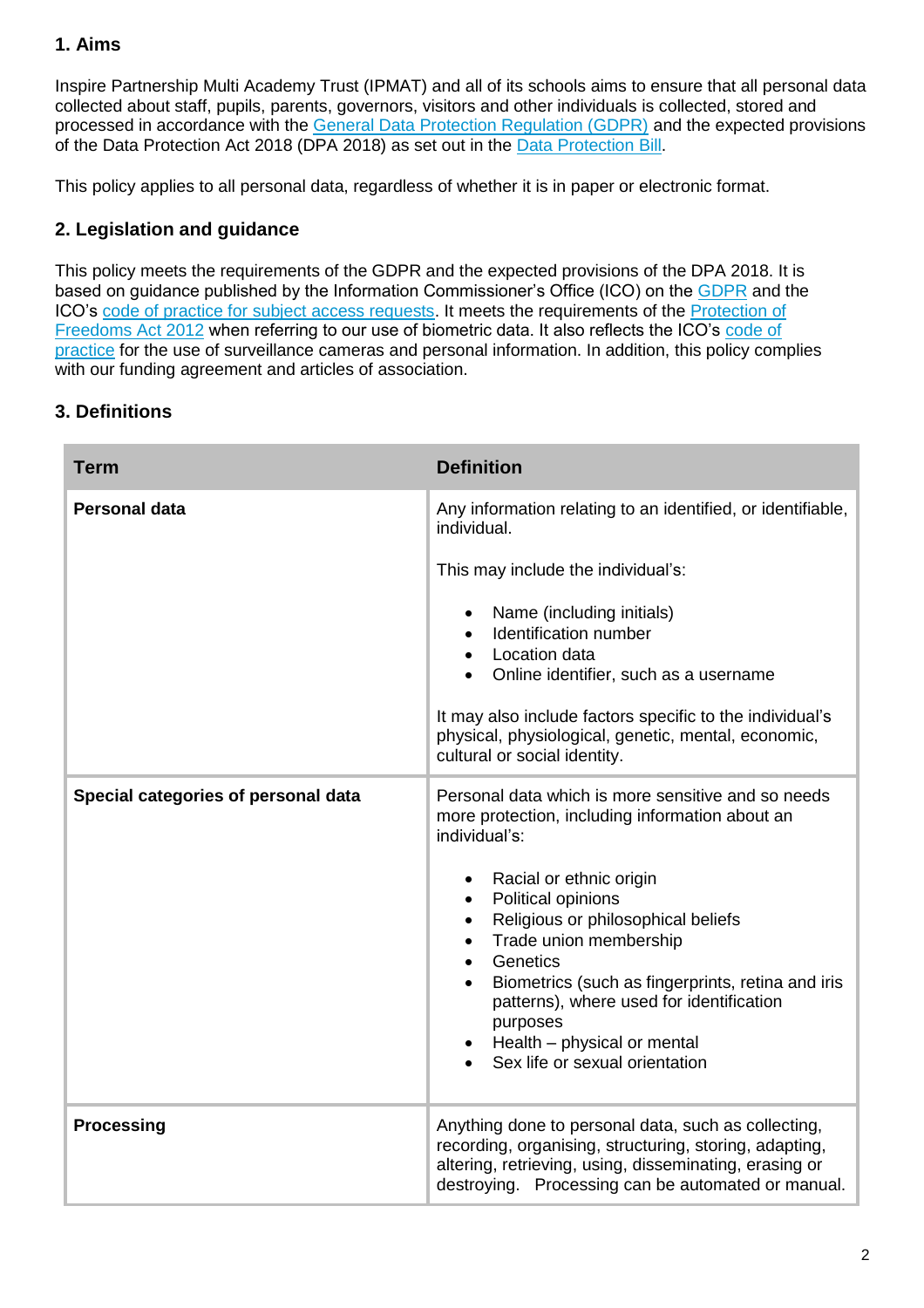| Data subject         | The identified or identifiable individual whose personal<br>data is held or processed.                                                                  |
|----------------------|---------------------------------------------------------------------------------------------------------------------------------------------------------|
| Data controller      | A person or organisation that determines the purposes<br>and the means of processing of personal data.                                                  |
| Data processor       | A person or other body, other than an employee of the<br>data controller, who processes personal data on<br>behalf of the data controller.              |
| Personal data breach | A breach of security leading to the accidental or<br>unlawful destruction, loss, alteration, unauthorised<br>disclosure of, or access to personal data. |

### **4. The data controller**

Each school processes personal data relating to parents, pupils, staff, governors, visitors and others, and therefore is a data controller.

Each school is registered as a data controller with the ICO and will renew this registration annually or as otherwise legally required.

## **5. Roles and responsibilities**

This policy applies to **all staff** employed by IPMAT, and to external organisations or individuals working on our behalf. Staff who do not comply with this policy may face disciplinary action.

## **5.1 Governing board**

The governing board has overall responsibility for ensuring that our school complies with all relevant data protection obligations.

### **5.2 Data protection officer**

The data protection officer (DPO) is responsible for overseeing the implementation of this policy, monitoring our compliance with data protection law, and developing related policies and guidelines where applicable.

They will provide an annual report of their activities directly to the governing board and, where relevant, report to the board their advice and recommendations on school data protection issues.

The DPO is also the first point of contact for individuals whose data the school processes, and for the ICO.

Full details of the DPO's responsibilities are set out in their job description.

Our DPO is Mr N Stott Inspire Partnership Multi-Academy Trust, High Street, Gawthorpe, Ossett WF5 9QP. Email: [dpo@wntai.co.uk](mailto:dpo@wntai.co.uk)

### **5.3 Headteacher**

The headteacher acts as the representative of the data controller on a day-to-day basis.

### **5.4 All staff**

Staff are responsible for:

- Collecting, storing and processing any personal data in accordance with this policy
- Informing the school of any changes to their personal data, such as a change of address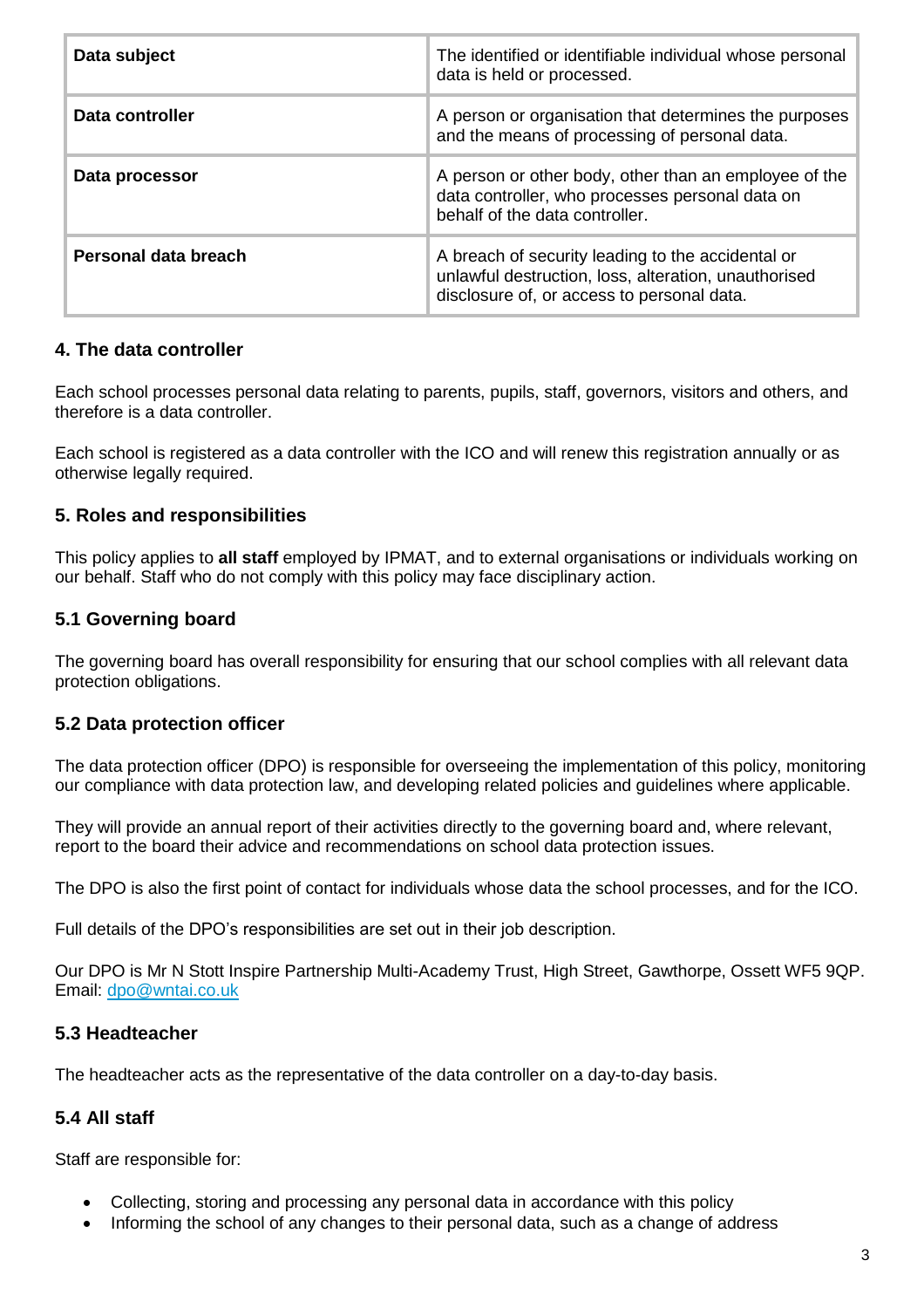- Contacting the DPO in the following circumstances:
	- $\circ$  With any questions about the operation of this policy, data protection law, retaining personal data or keeping personal data secure
	- $\circ$  If they have any concerns that this policy is not being followed
	- o If they are unsure whether or not they have a lawful basis to use personal data in a particular way
	- $\circ$  If they need to rely on or capture consent, draft a privacy notice, deal with data protection rights invoked by an individual, or transfer personal data outside the European Economic Area
	- o If there has been a data breach
	- o Whenever they are engaging in a new activity that may affect the privacy rights of individuals
	- $\circ$  If they need help with any contracts or sharing personal data with third parties

### **6. Data protection principles**

The GDPR is based on data protection principles that our school must comply with.

The principles say that personal data must be:

- Processed lawfully, fairly and in a transparent manner
- Collected for specified, explicit and legitimate purposes
- Adequate, relevant and limited to what is necessary to fulfil the purposes for which it is processed
- Accurate and, where necessary, kept up to date
- Kept for no longer than is necessary for the purposes for which it is processed
- Processed in a way that ensures it is appropriately secure

This policy sets out how the school aims to comply with these principles.

## **7. Collecting personal data**

### **7.1 Lawfulness, fairness and transparency**

We will only process personal data where we have one of 6 'lawful bases' (legal reasons) to do so under data protection law:

- The data needs to be processed so that the school can **fulfil a contract** with the individual, or the individual has asked the school to take specific steps before entering into a contract
- The data needs to be processed so that the school can **comply with a legal obligation**
- The data needs to be processed to ensure the **vital interests** of the individual e.g. to protect someone's life
- The data needs to be processed so that the school, as a public authority, can perform a task **in the public interest,** and carry out its official functions
- The data needs to be processed for the **legitimate interests** of the school or a third party (provided the individual's rights and freedoms are not overridden)
- The individual (or their parent/carer when appropriate in the case of a pupil) has freely given clear **consent**

For special categories of personal data, each school will also meet one of the special category conditions for processing which are set out in the GDPR and Data Protection Act 2018.

If a school offers online services to pupils, such as classroom apps, we intend to rely on consent as a basis for processing, we will get parental consent (except for online counselling and preventive services).

Whenever we first collect personal data directly from individuals, we will provide them with the relevant information required by data protection law.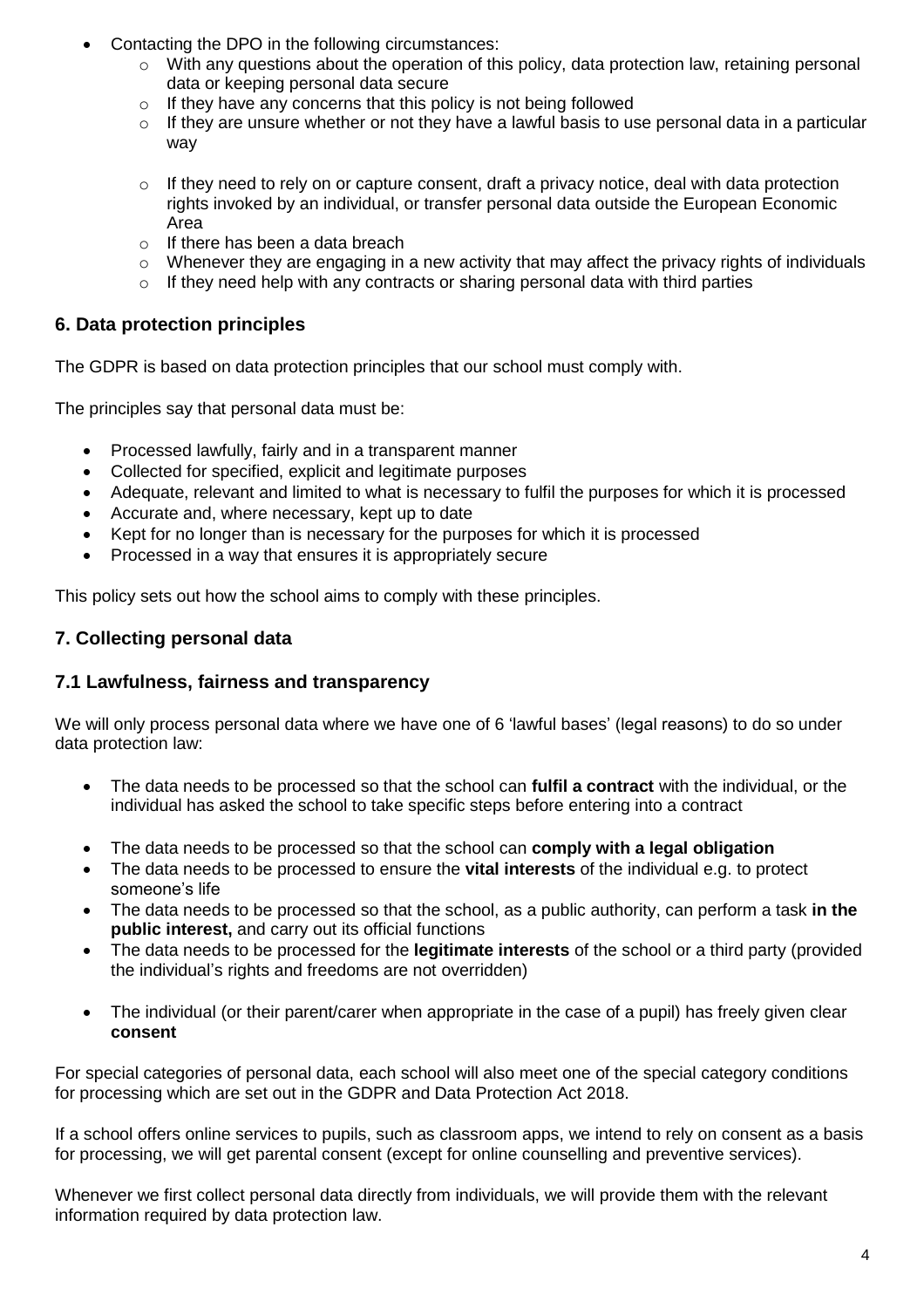# **7.2 Limitation, minimisation and accuracy**

We will only collect personal data for specified, explicit and legitimate reasons. We will explain these reasons to the individuals when we first collect their data.

If we want to use personal data for reasons other than those given when we first obtained it, we will inform the individuals concerned before we do so, and seek consent where necessary.

Staff must only process personal data where it is necessary in order to do their jobs.

When staff no longer need the personal data they hold, they must ensure it is deleted or anonymised. This will be done in accordance with the IPMAT Data Retention Policy.

# **8. Sharing personal data**

We will not normally share personal data with anyone else, but may do so where:

- There is an issue with a pupil or parent/carer that puts the safety of our staff at risk
- We need to liaise with other agencies we will seek consent as necessary before doing this
- Our suppliers or contractors need data to enable us to provide services to our staff and pupils for example, IT companies. When doing this, we will:
	- o Only appoint suppliers or contractors which can provide sufficient guarantees that they comply with data protection law
	- o Establish a data sharing agreement with the supplier or contractor, either in the contract or as a standalone agreement, to ensure the fair and lawful processing of any personal data we share
	- $\circ$  Only share data that the supplier or contractor needs to carry out their service, and information necessary to keep them safe while working with us

We will also share personal data with law enforcement and government bodies where we are legally required to do so, including for:

- The prevention or detection of crime and/or fraud
- The apprehension or prosecution of offenders
- The assessment or collection of tax owed to HMRC
- In connection with legal proceedings
- Where the disclosure is required to satisfy our safeguarding obligations
- Research and statistical purposes, as long as personal data is sufficiently anonymised or consent has been provided

We may also share personal data with emergency services and local authorities to help them to respond to an emergency situation that affects any of our pupils or staff.

Where we transfer personal data to a country or territory outside the European Economic Area, we will do so in accordance with data protection law.

### **9. Subject access requests and other rights of individuals**

#### **9.1 Subject access requests**

Individuals have a right to make a 'subject access request' to gain access to personal information that the school holds about them. This includes:

- Confirmation that their personal data is being processed
- Access to a copy of the data
- The purposes of the data processing
- The categories of personal data concerned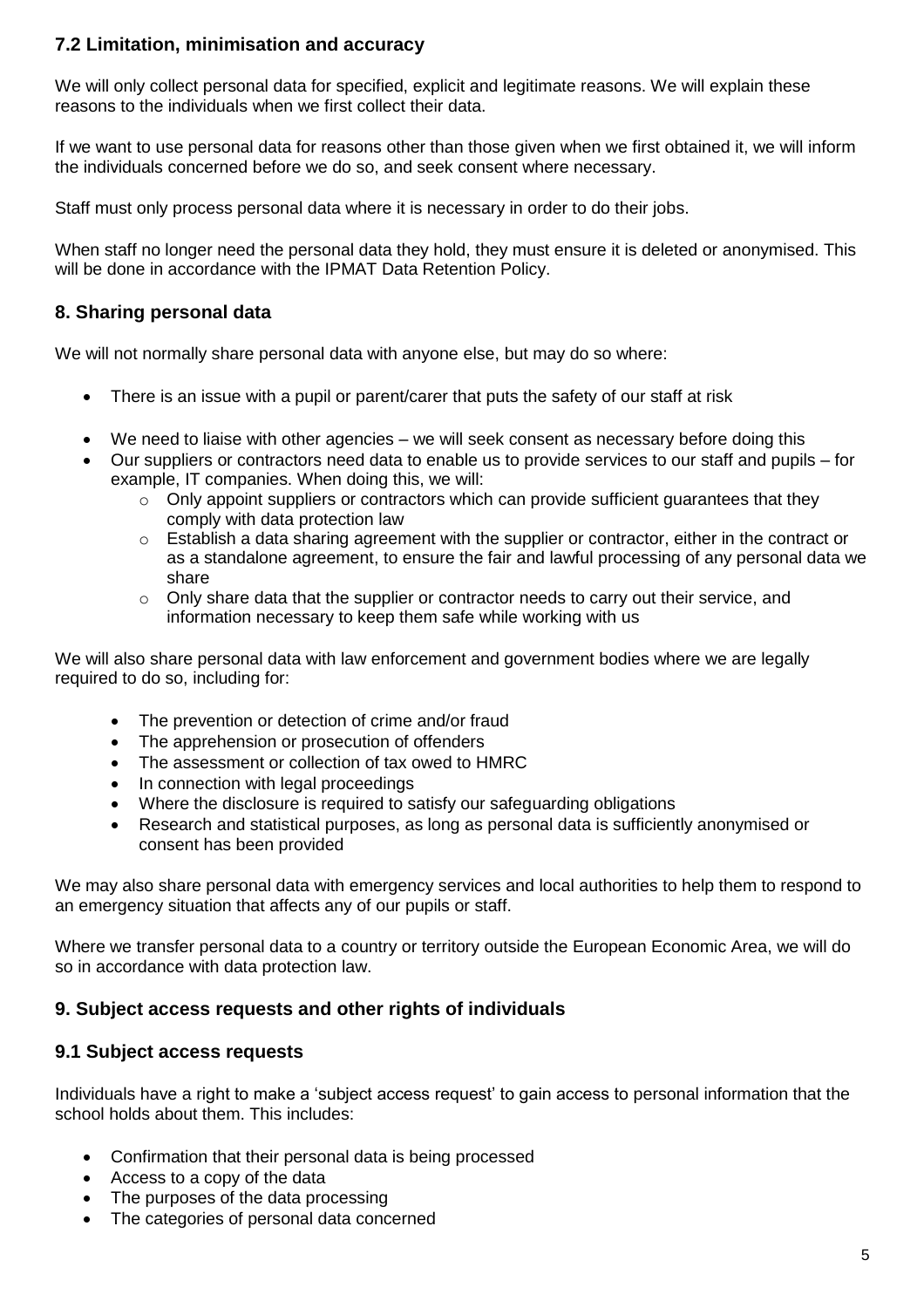- Who the data has been, or will be, shared with
- How long the data will be stored for, or if this isn't possible, the criteria used to determine this period
- The source of the data, if not the individual
- Whether any automated decision-making is being applied to their data, and what the significance and consequences of this might be for the individual

Subject access requests must be submitted in writing, either by letter or email to the DPO. They should include:

- Name of individual
- Correspondence address
- Contact number and email address
- Details of the information requested

If staff receive a subject access request they must immediately forward it to the DPO.

## **9.2 Children and subject access requests**

Personal data about a child belongs to that child, and not the child's parents or carers. For a parent or carer to make a subject access request with respect to their child, the child must either be unable to understand their rights and the implications of a subject access request, or have given their consent.

Children below the age of 12 are generally not regarded to be mature enough to understand their rights and the implications of a subject access request. Therefore, most subject access requests from parents or carers of pupils at our school may be granted without the express permission of the pupil. This is not a rule and a pupil's ability to understand their rights will always be judged on a case-by-case basis.

## **9.3 Responding to subject access requests**

When responding to requests, we:

- May ask the individual to provide 2 forms of identification
- May contact the individual via phone to confirm the request was made
- Will respond without delay and within 1 month of receipt of the request
- Will provide the information free of charge
- May tell the individual we will comply within 3 months of receipt of the request, where a request is complex or numerous. We will inform the individual of this within 1 month, and explain why the extension is necessary

We will not disclose information if it:

- Might cause serious harm to the physical or mental health of the pupil or another individual
- Would reveal that the child is at risk of abuse, where the disclosure of that information would not be in the child's best interests
- Is contained in adoption or parental order records
- Is given to a court in proceedings concerning the child

If the request is unfounded or excessive, we may refuse to act on it, or charge a reasonable fee which takes into account administrative costs.

A request will be deemed to be unfounded or excessive if it is repetitive, or asks for further copies of the same information.

When we refuse a request, we will tell the individual why, and tell them they have the right to complain to the ICO.

# **9.4 Other data protection rights of the individual**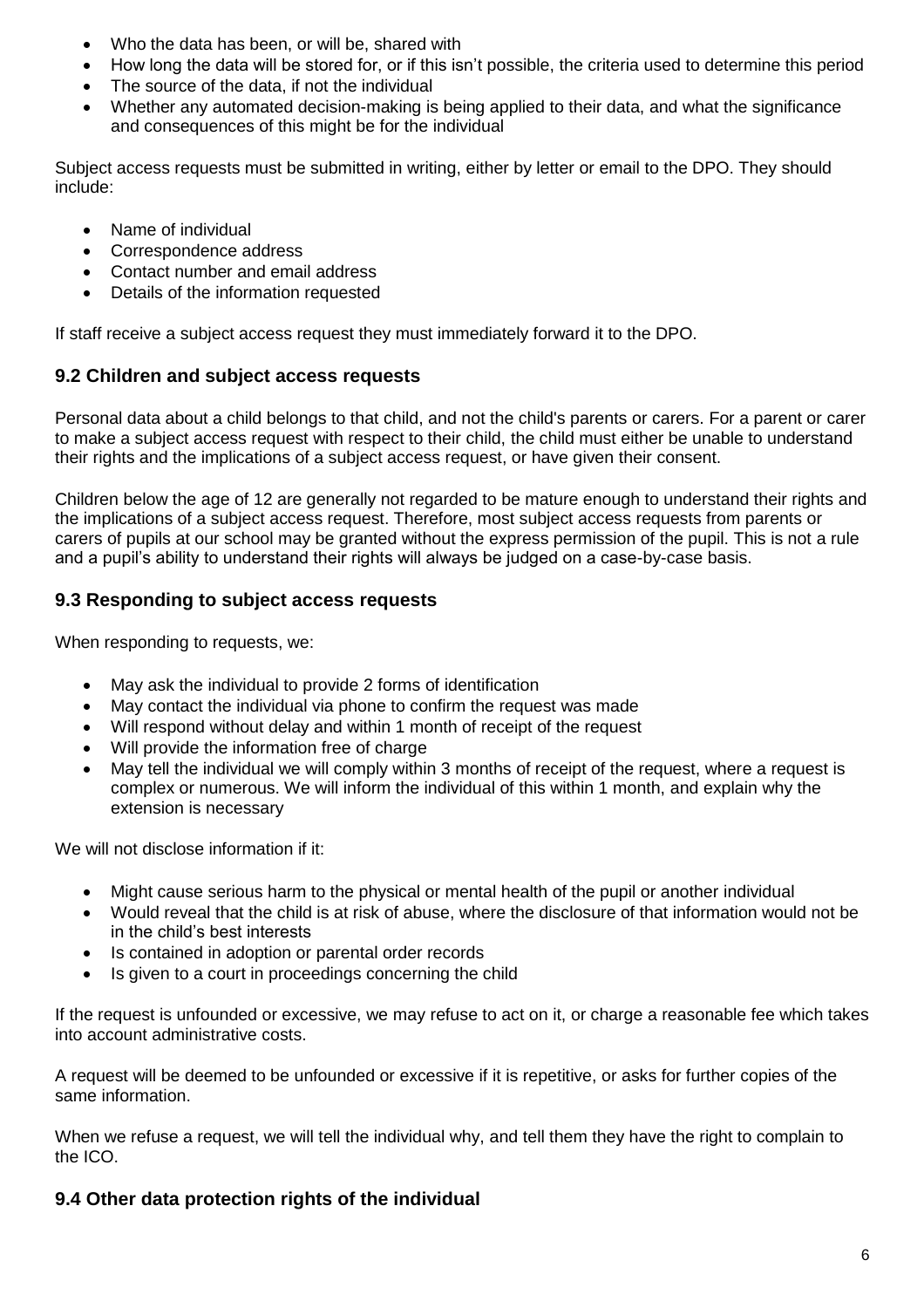In addition to the right to make a subject access request (see above), and to receive information when we are collecting their data about how we use and process it (see section 7), individuals also have the right to:

- Withdraw their consent to processing at any time
- Ask us to rectify, erase or restrict processing of their personal data, or object to the processing of it (in certain circumstances)
- Prevent use of their personal data for direct marketing
- Challenge processing which has been justified on the basis of public interest
- Request a copy of agreements under which their personal data is transferred outside of the European Economic Area
- Object to decisions based solely on automated decision making or profiling (decisions taken with no human involvement, that might negatively affect them)
- Prevent processing that is likely to cause damage or distress
- Be notified of a data breach in certain circumstances
- Make a complaint to the ICO
- Ask for their personal data to be transferred to a third party in a structured, commonly used and machine-readable format (in certain circumstances)

Individuals should submit any request to exercise these rights to the DPO. If staff receive such a request, they must immediately forward it to the DPO.

#### **10. Parental requests to see the educational record**

Please contact The Headteacher in the first instance

#### **11. CCTV**

Any school using CCTV in various locations around their site to ensure it remains safe will adhere to the ICO's [code of practice](https://ico.org.uk/media/for-organisations/documents/1542/cctv-code-of-practice.pdf) for the use of CCTV.

We do not need to ask individuals' permission to use CCTV, but we make it clear where individuals are being recorded. Security cameras are clearly visible and accompanied by prominent signs explaining that CCTV is in use.

Any enquiries about the CCTV system should be directed to the DPO (see Section 5).

#### **12. Photographs and videos**

As part of our school activities, we may take photographs and record images of individuals within our school.

We will obtain written consent from parents/carers for photographs and videos to be taken of their child for communication, marketing and promotional materials. We will clearly explain how the photograph and/or video will be used to both the parent/carer and pupil.

Uses may include:

- Within school on notice boards and in school magazines, brochures, newsletters, etc.
- Outside of school by external agencies such as the school photographer, newspapers, campaigns
- Online on our school website or social media pages

Consent can be refused or withdrawn at any time. If consent is withdrawn, we will delete the photograph or video and not distribute it further.

When using photographs and videos in this way we will not accompany them with any other personal information about the child, to ensure they cannot be identified.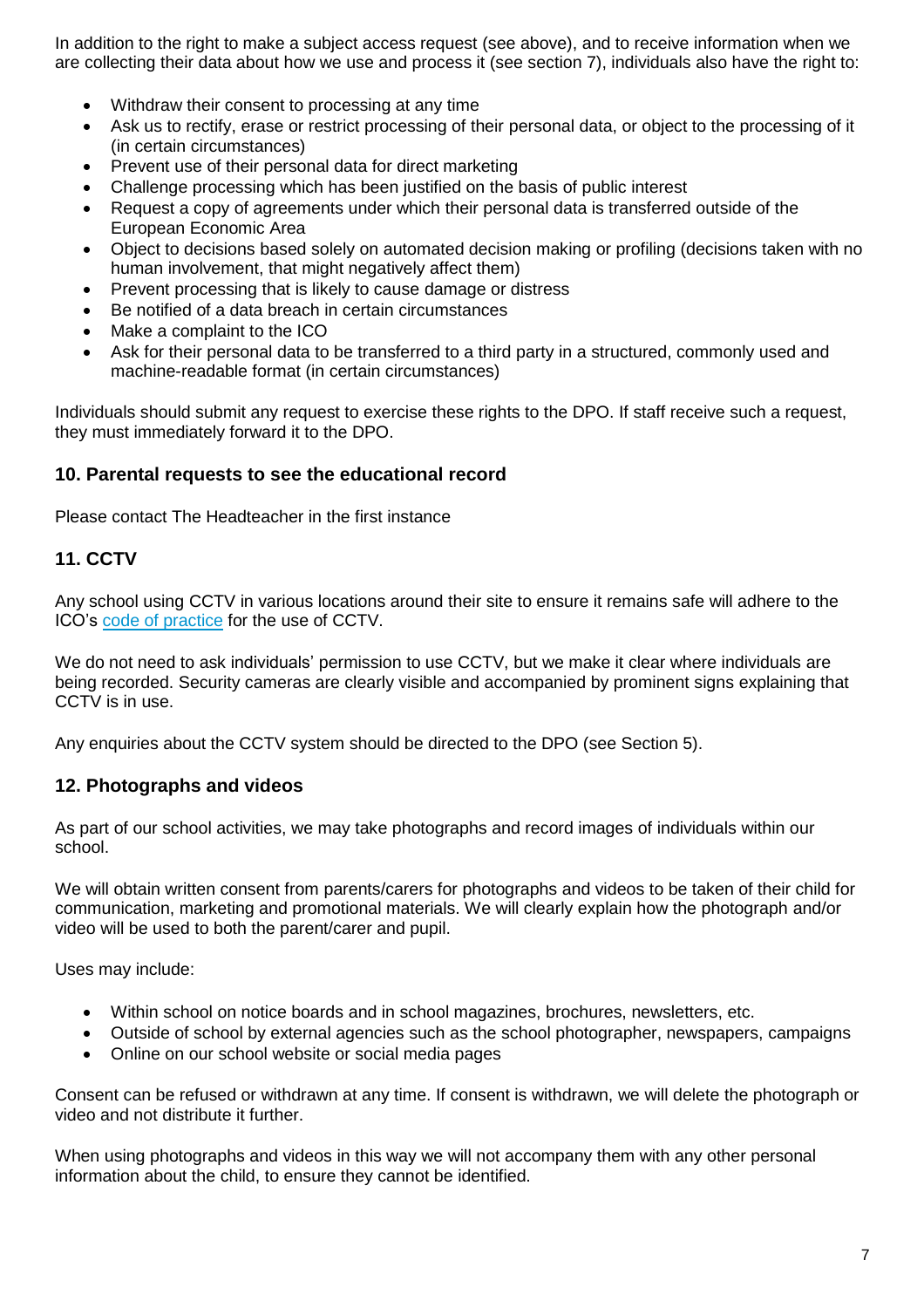See our child protection and safeguarding policy for more information on our use of photographs and videos.

# **13. Data protection by design and default**

We will put measures in place to show that we have integrated data protection into all of our data processing activities, including:

- Appointing a suitably qualified DPO, and ensuring they have the necessary resources to fulfil their duties and maintain their expert knowledge
- Only processing personal data that is necessary for each specific purpose of processing, and always in line with the data protection principles set out in relevant data protection law (see section 6)
- Completing privacy impact assessments where processing of personal data presents a high risk to rights and freedoms of individuals, and when introducing new technologies (the DPO will advise on this process)
- Integrating data protection into internal documents including this policy, any related policies and privacy notices
- Regularly training members of staff on data protection law, this policy, any related policies and any other data protection matters; we will also keep a record of attendance
- Regularly conducting reviews and audits to test our privacy measures and make sure we are compliant
- Maintaining records of our processing activities, including:
	- $\circ$  For the benefit of data subjects, making available the name and contact details of our school and DPO and all information we are required to share about how we use and process their personal data (via our privacy notices)
	- $\circ$  For all personal data that we hold, maintaining an internal record of the type of data, data subject, how and why we are using the data, any third-party recipients, how and why we are storing the data, retention periods and how we are keeping the data secure

# **14. Data security and storage of records**

We will protect personal data and keep it safe from unauthorised or unlawful access, alteration, processing or disclosure, and against accidental or unlawful loss, destruction or damage.

In particular:

- Paper-based records and portable electronic devices, such as laptops and hard drives that contain personal data are kept under lock and key when not in use
- Papers containing confidential personal data must not be left on office and classroom desks, on staffroom tables, pinned to notice/display boards, or left anywhere else where there is general access
- Where personal information needs to be taken off site, staff must sign it in and out from the school office
- Passwords that are at least 8 characters long containing letters and numbers are used to access school computers, laptops and other electronic devices. Staff and pupils are reminded to change their passwords at regular intervals
- Encryption software is used to protect all portable devices and removable media, such as laptops and USB devices
- Staff, pupils or governors who store personal information on their personal devices are expected to follow the same security procedures as for school-owned equipment.
- Where we need to share personal data with a third party, we carry out due diligence and take reasonable steps to ensure it is stored securely and adequately protected (see section 8)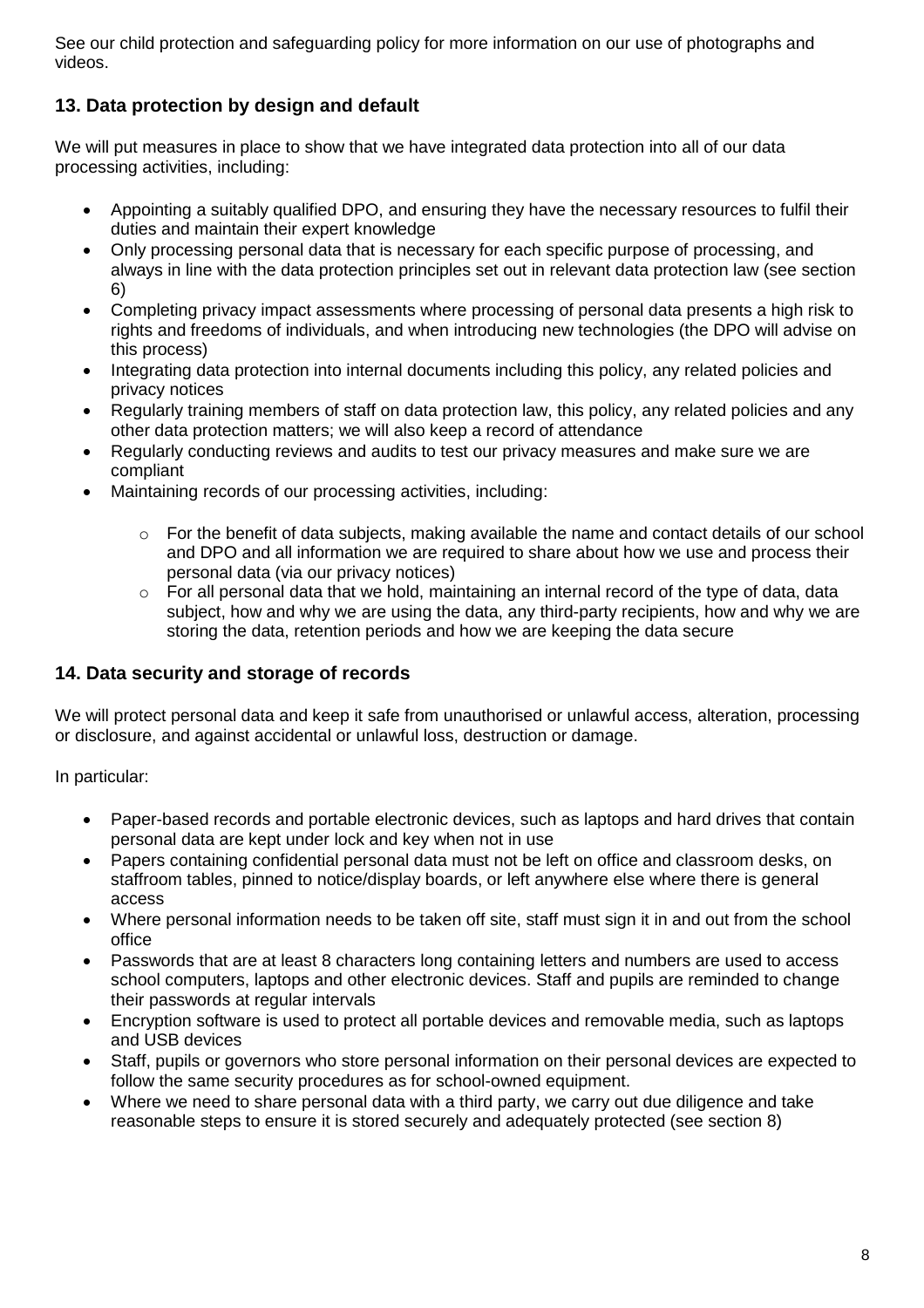# **15. Disposal of records**

Personal data that is no longer needed will be disposed of securely. Personal data that has become inaccurate or out of date will also be disposed of securely, where we cannot or do not need to rectify or update it.

For example, we will shred or incinerate paper-based records, and overwrite or delete electronic files. We may also use a third party to safely dispose of records on the school's behalf. If we do so, we will require the third party to provide sufficient guarantees that it complies with data protection law.

# **16. Personal data breaches**

The school will make all reasonable endeavours to ensure that there are no personal data breaches.

In the unlikely event of a suspected data breach, we will follow the procedure set out in appendix 1.

When appropriate, we will report the data breach to the ICO within 72 hours. Such breaches in a school context may include, but are not limited to:

- A non-anonymised dataset being published on the school website which shows the exam results of pupils eligible for the pupil premium
- Safeguarding information being made available to an unauthorised person
- The theft of a school laptop containing non-encrypted personal data about pupils

# **17. Training**

All staff and governors are provided with data protection training as part of their induction process.

Data protection will also form part of continuing professional development, where changes to legislation, guidance or the school's processes make it necessary.

### **18. Monitoring arrangements**

The DPO is responsible for monitoring and reviewing this policy.

This policy will be reviewed and updated if necessary when the Data Protection Bill receives royal assent and becomes law (as the Data Protection Act 2018) – if any changes are made to the bill that affect our school's practice. Otherwise, or from then on, this policy will be reviewed **every 2 years** and shared with the full governing board.

### **19. Links with other policies**

This data protection policy is linked to our:

- Freedom of information publication scheme
- Data Retention Policy
- Child Protection and Safeguarding Policy
- School level Policies on the acceptable use of ICT

| <b>Signature:</b>     | 5) Vickeman |
|-----------------------|-------------|
| <b>CEO</b>            |             |
| Signature:            |             |
| <b>Chair of Board</b> |             |
| Date:                 | 06/10/2021  |
|                       |             |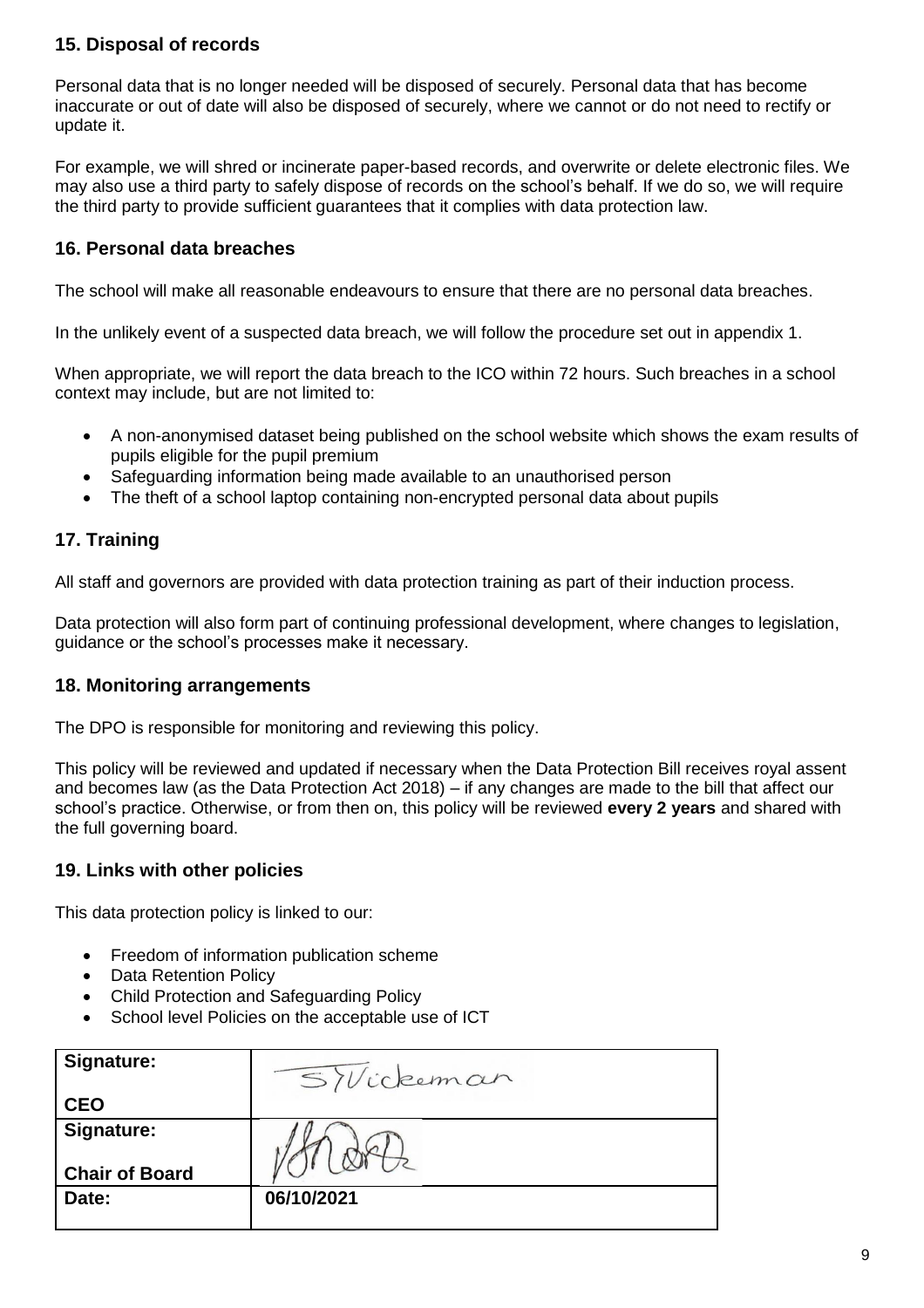# **Appendix 1: Personal data breach procedure**

This procedure is based on [guidance on personal data breaches](https://ico.org.uk/for-organisations/guide-to-the-general-data-protection-regulation-gdpr/personal-data-breaches/) produced by the ICO.

- On finding or causing a breach, or potential breach, the staff member or data processor must immediately notify the DPO
- The DPO will investigate the report, and determine whether a breach has occurred. To decide, the DPO will consider whether personal data has been accidentally or unlawfully:
	- o Lost
	- o Stolen
	- o Destroyed
	- o Altered
	- o Disclosed or made available where it should not have been
	- o Made available to unauthorised people
- The DPO will alert the headteacher and the chair of governors
- The DPO will make all reasonable efforts to contain and minimise the impact of the breach, assisted by relevant staff members or data processors where necessary. (Actions relevant to specific data types are set out at the end of this procedure)
- The DPO will assess the potential consequences, based on how serious they are, and how likely they are to happen
- The DPO will work out whether the breach must be reported to the ICO. This must be judged on a case-by-case basis. To decide, the DPO will consider whether the breach is likely to negatively affect people's rights and freedoms, and cause them any physical, material or non-material damage (e.g. emotional distress), including through:
	- o Loss of control over their data
	- o Discrimination
	- o Identify theft or fraud
	- o Financial loss
	- o Unauthorised reversal of pseudonymisation (for example, key-coding)
	- o Damage to reputation
	- o Loss of confidentiality
	- o Any other significant economic or social disadvantage to the individual(s) concerned

If it's likely that there will be a risk to people's rights and freedoms, the DPO must notify the ICO.

- The DPO will document the decision (either way), in case it is challenged at a later date by the ICO or an individual affected by the breach. Documented decisions are stored electronically on GDPRiS https://www.gdpr.school
- Where the ICO must be notified, the DPO will do this via the 'report a breach' page of the ICO [website](https://ico.org.uk/for-organisations/report-a-breach/) within 72 hours. As required, the DPO will set out:
	- $\circ$  A description of the nature of the personal data breach including, where possible:
		- The categories and approximate number of individuals concerned
		- The categories and approximate number of personal data records concerned
	- o The name and contact details of the DPO
	- o A description of the likely consequences of the personal data breach
	- $\circ$  A description of the measures that have been, or will be taken, to deal with the breach and mitigate any possible adverse effects on the individual(s) concerned
- If all the above details are not yet known, the DPO will report as much as they can within 72 hours. The report will explain that there is a delay, the reasons why, and when the DPO expects to have further information. The DPO will submit the remaining information as soon as possible
- The DPO will also assess the risk to individuals, again based on the severity and likelihood of potential or actual impact. If the risk is high, the DPO will promptly inform, in writing, all individuals whose personal data has been breached. This notification will set out:
	- o The name and contact details of the DPO
	- o A description of the likely consequences of the personal data breach
	- o A description of the measures that have been, or will be, taken to deal with the data breach and mitigate any possible adverse effects on the individual(s) concerned
- The DPO will notify any relevant third parties who can help mitigate the loss to individuals for example, the police, insurers, banks or credit card companies